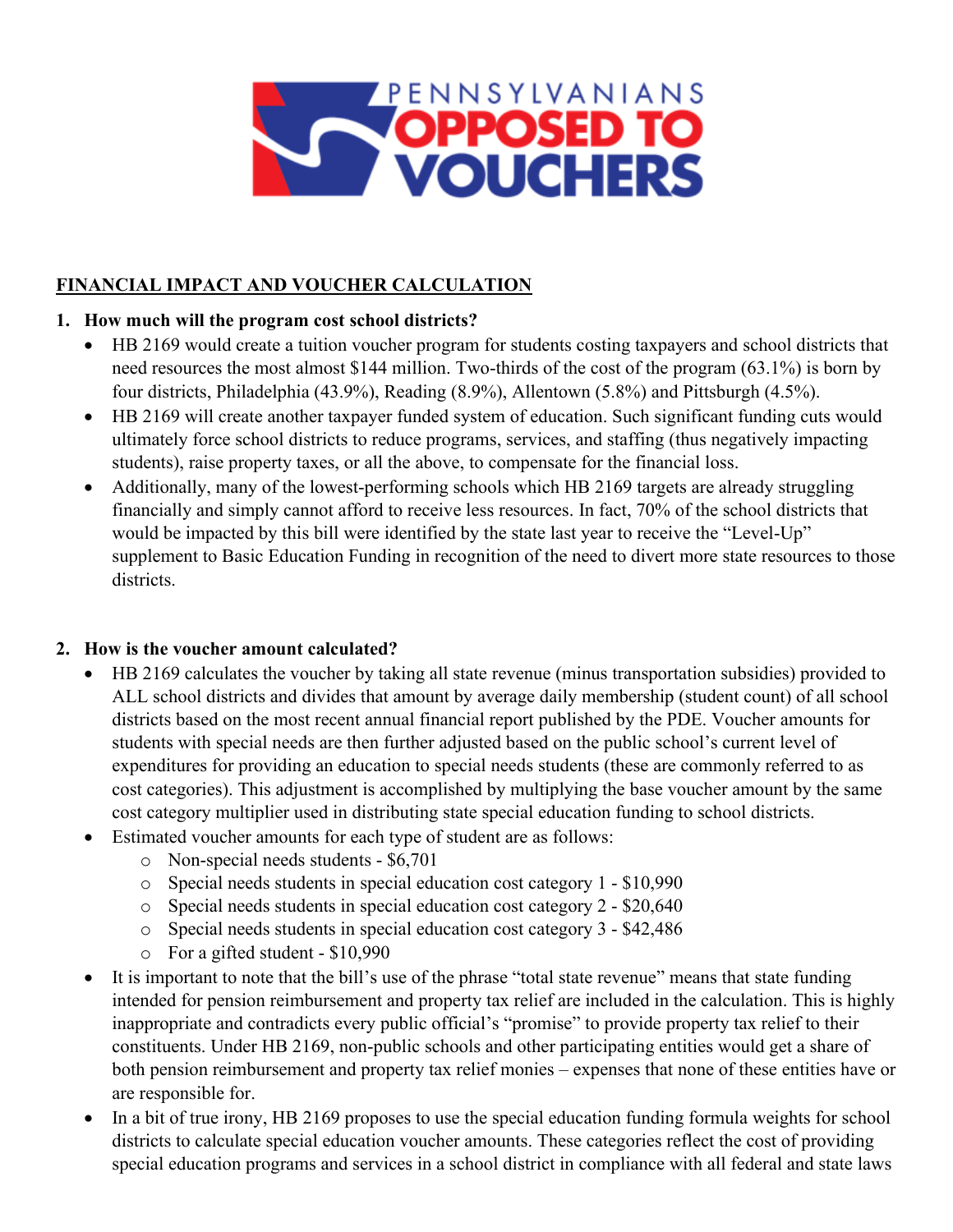– laws that don't apply to non-public schools. (Keep in mind that for years, House and Senate Republican leaders and members have fought against applying this same method to charter schools and cyber charter schools.)

# **POTENTIAL WASTE, FRAUD AND ABUSE**

- **3. Does HB 2169 include a provision that would allow the tuition amount to be placed on a debit card for parents?** 
	- Yes, Section 2006-L(A)(6) of HB 2169 requires the Treasury Department to develop a system to allow parents to pay for services by electronic fund transfer, including debit cards, electronic payment systems or other means of electronic payment.
	- This provision seems hypocritical when considering the concerns raised in the Legislature for years about welfare fraud abuse and the trafficking of SNAP benefit cards.

#### **4. Does HB 2169 include a requirement to audit the program to ensure financial accountability?**

- The Treasury Department would be authorized to use debit cards to provide a voucher to families without any requirement to submit receipts, or other methods to ensure the money is spent on appropriate educational products and services. But the Auditor General is only required to conduct *random* audits of voucher accounts and doesn't even require a minimum amount of audits.
- It is important to keep in mind that the PA Auditor General recently announced that the agency would no longer conduct school audits. The auditing provision is window dressing to make it appear like the program has financial accountability.
- **5. The bill's proponents are claiming that the company ClassWallet, which has been used by other states for administering voucher programs could be used by the Treasury Department to administer the program. Is that true? Is ClassWallet capable of ensuring that there isn't waste, fraud and abuse with the program?**
	- The Treasury Department is allowed to contract with a third-party entity to administer the voucher program. HOWEVER, Treasury is also required to develop guidelines, determine whether to solicit proposals from private financial managements firms to manage some or all of the program (a duplicative provision), deduct an administrative fee to cover costs for administering the program, establish fees for private financial management, make payments to the accounts for the vouchers, develop a system to pay for services, develop a process by which participating entities can register their interest in participating, and inform eligible students and parents of the participating entities.
	- ClassWallet was used by Oklahoma to distribute \$8 million for educational supplies to low-income families during the pandemic. ClassWallet approves "vendors" where participants are allowed to purchase items. On their watch, parents in Oklahoma used these funds to purchase televisions, air fryers, cookware, deep fryers, gift certificates, home repairs, vacuums, luggage, fitness equipment, video game systems, sofas, mirrors, coffee tables, Christmas trees, recliners, grills, smartwatches, tools and much more. For more on Oklahoma's program and the waste, fraud and abuse of precious taxpayer resources that occurred there, see: [https://www.readfrontier.org/stories/stitt-gave-families-8-million-for-school](https://www.readfrontier.org/stories/stitt-gave-families-8-million-for-school-supplies-in-the-pandemic-they-bought-christmas-trees-gaming-consoles-and-tvs/)[supplies-in-the-pandemic-they-bought-christmas-trees-gaming-consoles-and-tvs/.](https://www.readfrontier.org/stories/stitt-gave-families-8-million-for-school-supplies-in-the-pandemic-they-bought-christmas-trees-gaming-consoles-and-tvs/)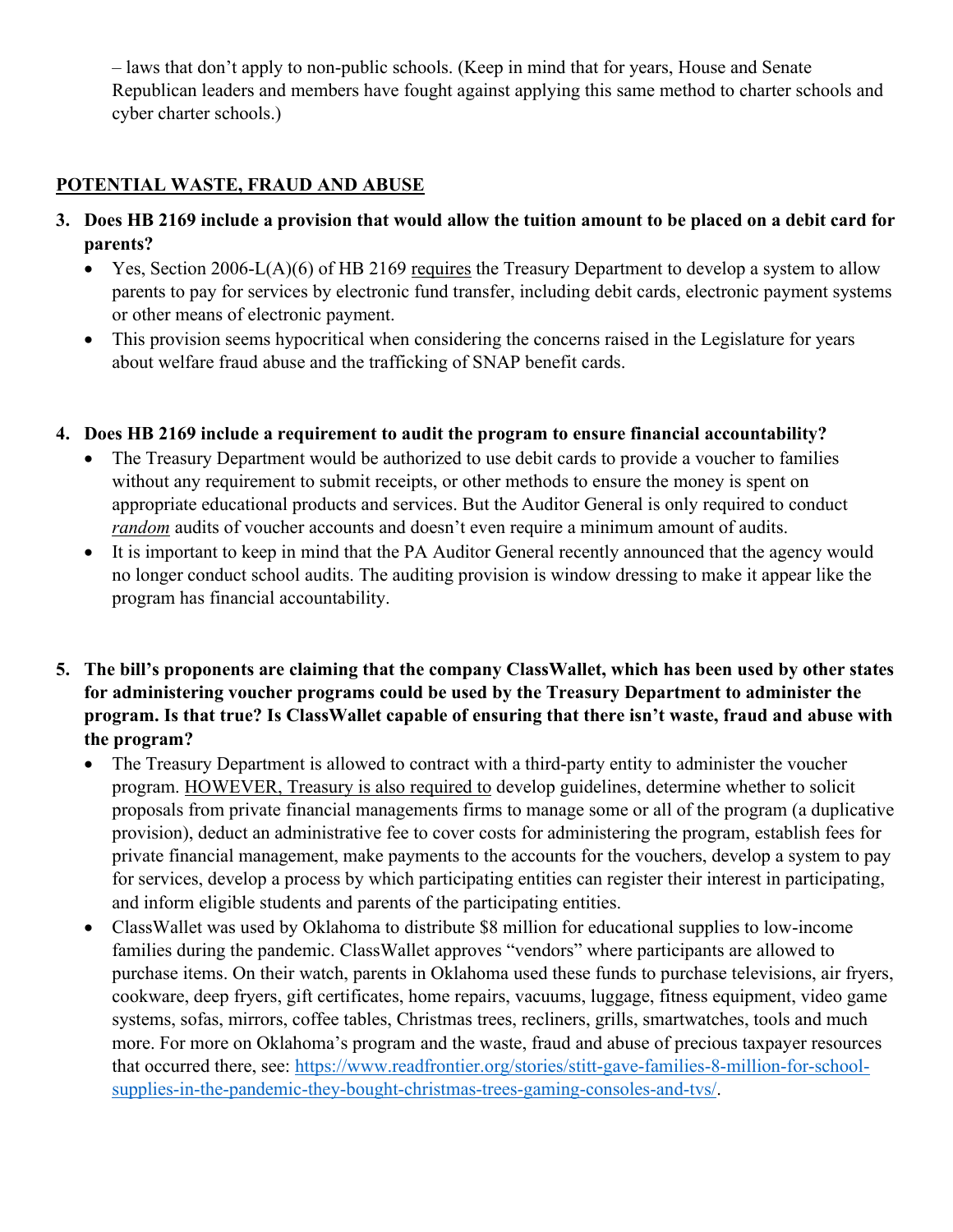# **GENERAL/ELIGIBILITY**

### **6. Under HB 2169 what could the voucher be used for?**

Per Section 2005-L, the vouchers could be used for the following:

- Tuition, fees and uniforms
- Fees for tutoring or other teaching services
- Fees for tests (nationally normed assessments, AP exams, higher ed admission exams, etc.)
- Curriculum, textbooks or other instructional materials
- Hardware, software and internet connectivity
- Fees for special instruction or special services for students with disabilities
- Costs associated with evaluation and identification of students with special needs
- Other expenses approved by the Treasury Department

# **7. Is the voucher limited to K-12 educational expenses?**

- **No**. Institutions of higher education are participating entities under the bill. A student who obtains a voucher could use those funds to take courses at a college or university.
- The bill also allows voucher funds to be used for the first two years after high-school graduation for higher education costs. State funding for K-12 education would be diverted for a recipient's first or second year in a post-secondary institution.
- In addition, parents could spend the voucher funds on internet access, hardware (which is undefined), and at private entities that provide any of the services listed above and qualify as participating entity under the bill's definition.

# **8. Could the proposed program enable students/parents to violate compulsory attendance requirements?**

- **YES.** Section 2003-L(d)(1)(i) requires that an eligible student "withdraw from public school and receive instruction from a participating entity for the school year for which the agreement applies."
- A "participating entity" includes tutors, school counselors and providers of curriculum not just non-public schools. Section 1327 of the Public School Code requires a child of compulsory age be enrolled in a public school, non-public school or home education program.
- This bill gives the false impression of a menu of options available to parents. In reality, the only way a parent could be in the program and follow compulsory attendance laws is to use the voucher for non-public schools or a home education program.

# **9. Is the program income-based? In other words, is the bill designed to help low-income families afford private school tuition?**

- No, there are no income-based requirements in the legislation. HB 2169 does not even provide economically disadvantaged students priority for the program. To be eligible, a student must only:
	- i. Reside within the attendance boundary of a low-achieving school; and
	- ii. Have not received a high school diploma; and
	- iii. Satisfy one of the following:
		- 1. Attended a public school in PA in the preceding school year.
		- 2. Received funds from the program in the preceding year.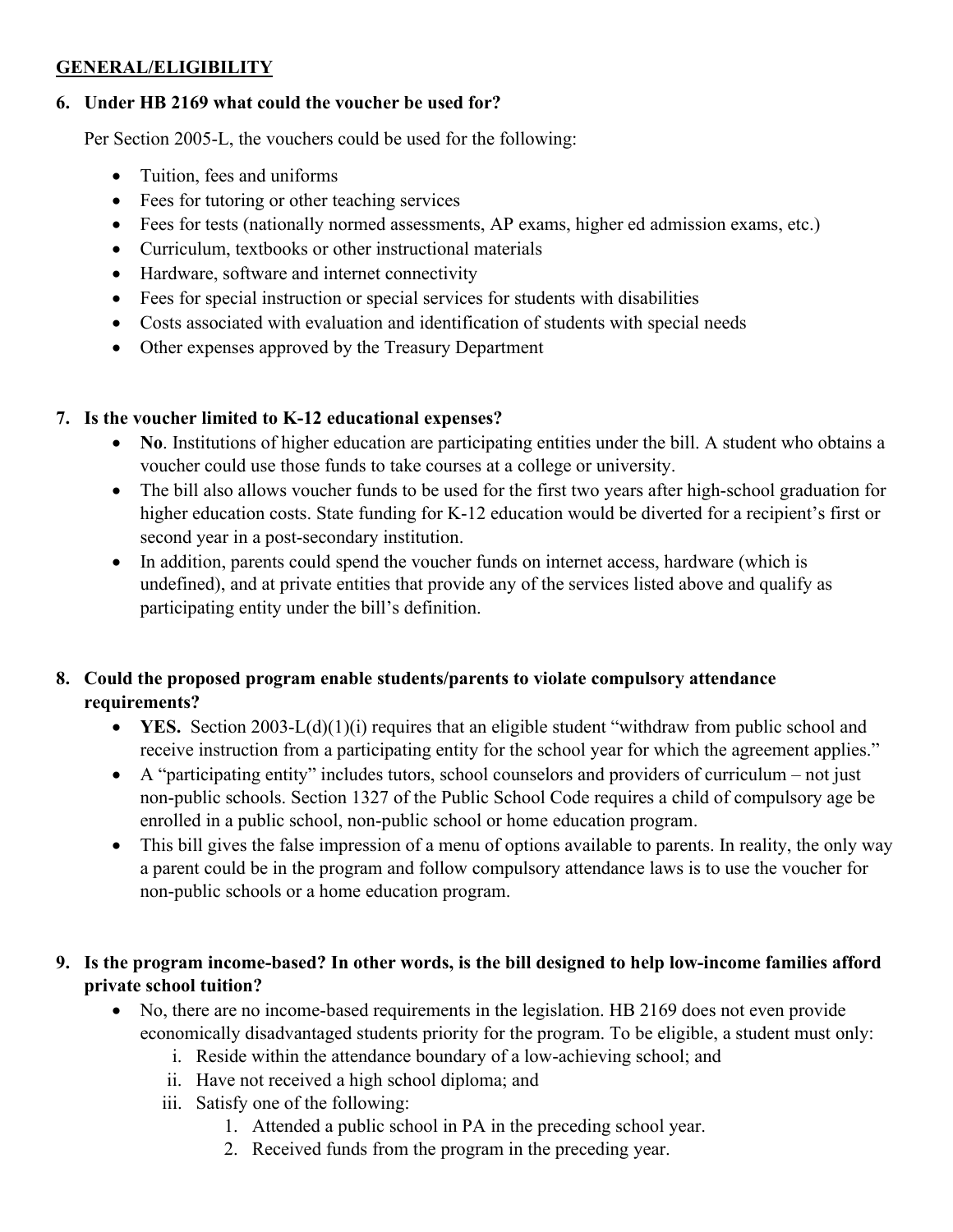- 3. Will attend first grade for the first time in the next school year.
- 4. Be a child in foster care.
- 5. Be a child whose adoption decree was entered not more than a year prior to submission of the application.
- 6. Be a child whose parent is on full-time active-duty status with US Armed Forces or PA National Guard.

### **10. Does the student/family have to meet the eligibility requirements each year to get the voucher?**

- **NO**. The amendment adopted by the House Appropriations Committee on April  $27<sup>th</sup>$  made a small but meaningful change to the renewal terms. Section 2003-L(h) now stipulates that the voucher agreements can be renewed each school year for the "same" student. That amendment deleted the term "eligible" -- thus demonstrating the House Republicans' clear intention to only require families to demonstrate eligibility one time.
- This provision legalizes gaming of the program. Proponents are not trying to save kids from struggling schools. They are seeking to create a new unaccountable entitlement program – and not even for wealthy people who can afford non-public school tuition.

### **11. How will student residency be confirmed for the voucher? Does a student have to remain within the attendance boundary of a low-achieving school in order to qualify?**

- To be eligible for a voucher, a student must reside within the attendance boundary of the lowachieving school. However, the bill does not require participating entities or the Treasury Department to verify that a student resides in the attendance boundary of a low-achieving school. And as stated earlier, the bill does not require the student to remain within the attendance boundary of the low-achieving school forever to be eligible – just initially.
- The only accountability requirement related to residency is that parents notify the Treasury Department if they no longer reside in the commonwealth. Is it prudent public policy to rely on individuals to notify a government agency that they are moving to ensure the government stops loading thousands of dollars onto a debit card?
- It is foreseeable that the lack of requirements around residency confirmation and oversight make the program rife for abuse and school districts could unnecessarily lose money due to bad actors and a lack of appropriate government oversight.

# **SPECIAL EDUCATION**

- **12. Don't school districts already provide services related to the evaluation and identification of students with special needs?**
	- Yes. School districts and intermediate units are required by law to provide evaluation and identification services at NO COST to families. This includes parental requests for an evaluation, which may be requested at any time.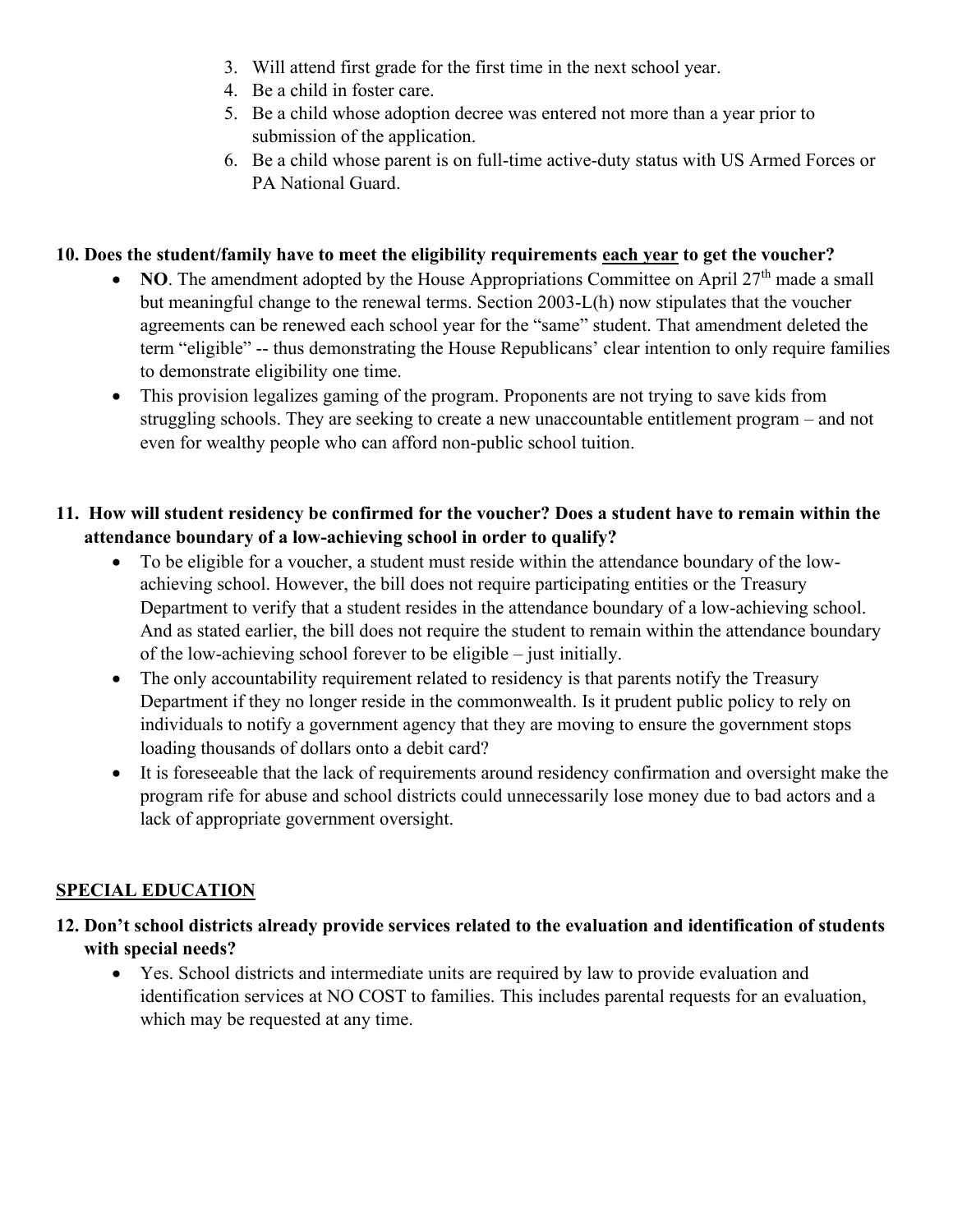**13. Does HB 2169 ensure that students receiving "special instruction" and their parents are guaranteed the significant rights, services and protections afforded to them under the Individuals with Disabilities Act (IDEA)?** 

• **NO**. IDEA does not apply to non-public schools. The bill uses the term "special instruction" to refer to special education services to further distance the voucher program from the legal terminology. Moreover, the bill expressly prohibits the commonwealth or its agencies from regulating participating entities. This effectively means the state would be prohibited from requiring non-public schools enrolling voucher recipients to comply with IDEA or state regulations regarding special education. Ultimately, families and students who need special education services would be more vulnerable under the bill.

### **14. Who will determine or confirm a student's identification as a special needs student in non-public schools or other qualifying entities?**

- HB 2169 proposes to use the special education funding formula weights for school districts to calculate 4 different special education rates. These categories reflect the cost of providing special education and gifted education services in a school district in compliance with all federal and state laws – laws that don't apply to non-public schools. (Again, don't forget that House and Senate Republican leaders have fought against applying this same method to charter schools and cyber charter schools.) HB 2169 creates an incentive for participating entities to identify students as special needs students with absolutely zero accountability to confirm such identification or justify the amount of the tuition voucher. Does that sound familiar? It is the same problem that school districts have been experiencing with charter and cyber charter schools for years.
- Based on paragraph (4) under the definition of "students with special needs" (page 6, lines 16-23) it would appear as though any participating entity, and potentially even parents (through their family doctors) could identify a student as being a student with special needs. The definition of "handicapped person" is open-ended and does not require an entity bound by section 504 of the Rehabilitation Act to conduct an evaluation or verify the student's identification as a student with special needs. While the previous three paragraphs in the definition are tied to a public school's evaluation and identification of students, paragraph (4) is weak and provides participating entities and parents with a loophole which could be exploited to get higher voucher amounts.

### **"LOW-ACHIEVING SCHOOLS" AND APPLICABILITY TO CHARTER AND CYBER CHARTER SCHOOLS**

#### **15. What is a "low-achieving school"? Does it include charter and cyber charter schools?**

• As amended by the House Appropriations Committee on April  $27<sup>th</sup>$ , the definition of "low-achieving" school" would include a public school, which includes school districts, charter schools and cyber charter schools, that ranked in the lowest 15% of the school's designation as an elementary school or as a secondary school based on the combined math and reading scores from the annual state assessments administered in the previous school year.

# **16. Would charter and cyber charter students be eligible for a voucher if they attend a low-achieving charter or cyber charter school?**

• The April  $27<sup>th</sup>$  House Appropriations Committee amendment also added a definition for the term "attendance boundary" which was defined as the geographic areas used by SCHOOL DISTRICTS to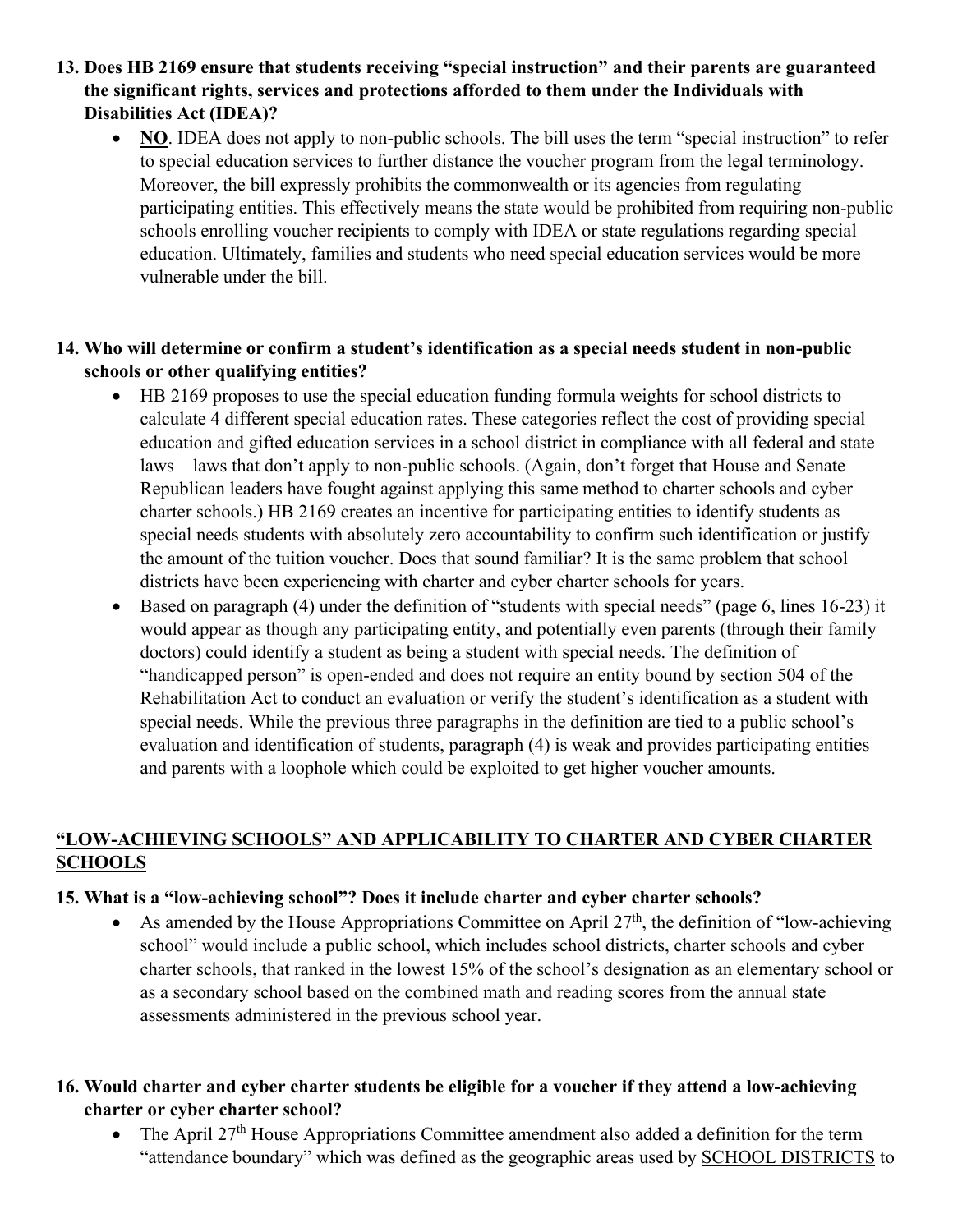ASSIGN a student to a public school. Because of this amendment, a student attending a lowachieving charter or cyber charter school would have to also live within the attendance boundary of low-achieving district-operated public school or a charter school that is referred to as a "neighborhood" or "renaissance" school (districts ASSIGN students to these schools based on where they live) in order to be eligible for a voucher. Simply attending a low-achieving charter or cyber charter school would not make a student eligible under the proposal.

### **17. Why treat traditional public schools and charter schools differently?**

- HB 2169 once again continues to extend hypocritical public policy and treat low-achieving charter and cyber charter schools differently than traditional public schools. Advocates claim they need to "save" children from low-achieving public schools and yet they carefully craft legislation that excludes charter and cyber charter schools from the direct impact of a voucher program.
- School choice proponents don't want to save children. They want chip away at the institution of public education through publicly funded privatization. HB 2169 is about an ideology, not ensuring all students have high-quality education options – otherwise all charter and cyber charter students in the bottom 15% of schools would have access to the program.

### **18. So why did House Republicans adopt an amendment to change the definition of low-achieving schools?**

• While being described as a technical amendment in the House Appropriations Committee, it is clearly substantive. The amendment was designed with the goal of reducing the number of districtoperated public schools identified in the bottom 15%. Under prior PN of the bill, 77 school districts were identified as low-achieving. Under the current PN, 45 school districts are identified as having low-achieving schools.

# **19. How many charter and cyber charter schools are identified in the bottom 15% schools via this legislation?**

- 50 percent of all charter schools in operation last year (89 of 177) are identified on the list of lowachieving schools. Put another way, two-thirds of the LEAs on the list of low achieving schools are charter or cyber charter schools.
- But remember...students in these low-achieving schools don't automatically qualify for the voucher by attending a low-achieving charter or cyber charter school.

# **20. Since HB 2169 expands the definition of "low-achieving school" to include charter and cyber charter schools for the first time, is there a corresponding requirement for parents of children in charter and cyber charter schools identified as being in the bottom 15 percent to be notified like parents in traditional public schools are notified?**

- No, HB 2169 contains no such requirement.
- This is yet another example of school choice proponents attempting to treat school districts and charter/cyber charter schools differently. Section 2010-B of the Public School Code requires that SCHOOL DISTRICTS notify the parents of each student who is currently attending or residing within the attendance boundary of a low-achieving school during the school year of the school's designation.